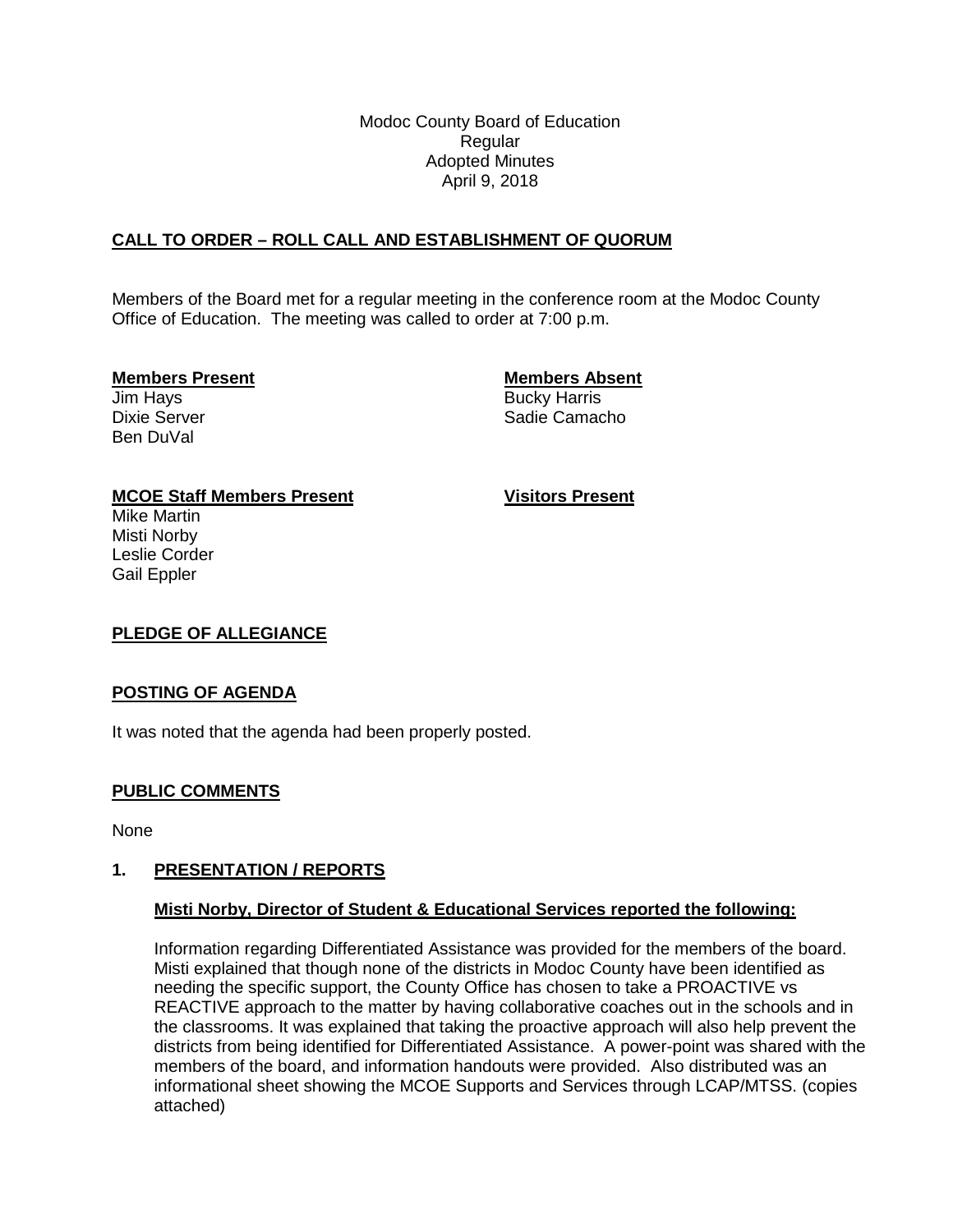# **Leslie Corder, Director of Fiscal Services reported the following:**

She has been working with departments regarding staffing projections for the upcoming year in preparation for the development of the 2018-19 MCOE Budget.

Leslie also explained that she had made necessary transfers of cash from the Forest Reserve Account, so as not to have an overabundance of cash in the county treasury account.

# **Mike Martin reported the following:**

Brenda Duchi had been elected as the CSBA Delegate Assembly for the region.

Copies of an updated diagram showing the duties of the County Superintendent, the County Board of Education, and the joint duties of both were distributed to the members of the board for their perusal and information.

Mike reported to the members of the board that MCOE staff had had a safety meeting earlier in the day, and reviewed the county wide emergency notification system CATAPULT. It was reported that during the DRILL exercise, a message to those outside the drill was sent to law enforcement, schools, and employees, who responded accordingly. Subsequently, apologies have been provided to all concerned. Mike reported that he will be meeting with appropriate staff to determine what can be done so that this does not happen in future DRILL exercises.

# **2. CONSENT AGENDA ITEMS**

- Minutes March 12, 2018
- Temporary County Certificate

A motion was made by Ben DuVal, seconded by Dixie Server and carried that the consent agenda be approved as presented. (Ayes: Hays, DuVal, Server, Absent: Camacho, Harris)

# **3. INFORMATION / NO ACTION**

## **3.1 Quarterly Report of Surplus Property**

As required, a copy of the Quarterly Report of Surplus Property was included in the agenda packet for the perusal of the board. There was no action required regarding this item.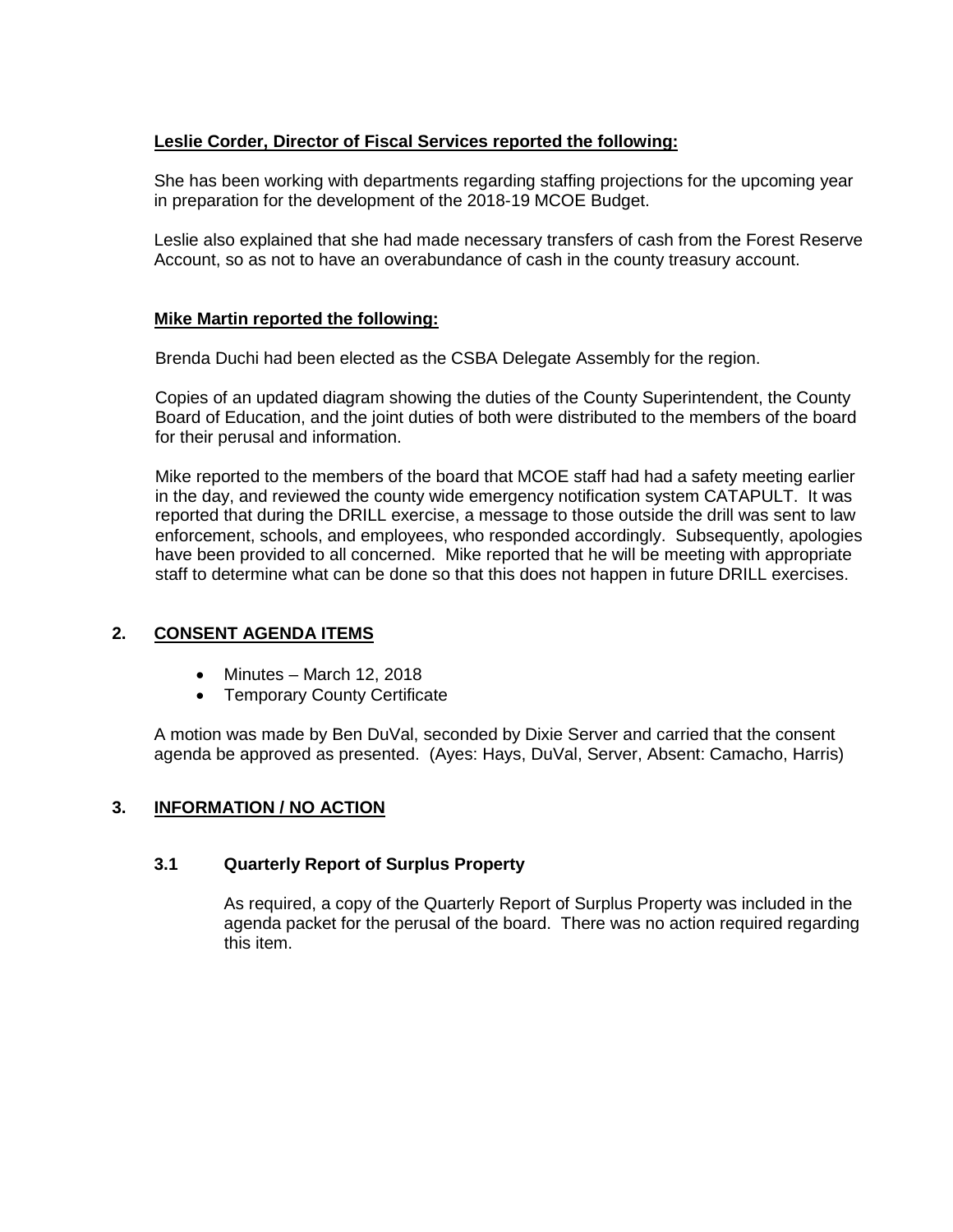# **3.2 First Reading Board/ Superintendent Policies**

First Reading: Board / Superintendent Policies BP/SP 1312.3 – Uniform Complaint Procedures BP/SP 5022 – Student and Family Privacy Rights BP/SP 5145.6 – Parental Notifications E – Parental Notifications BP/SP – 6162.5 – Student Assessment BP/SP – 6171 – Title I Programs

It was noted that there were errors (district vs County Office) which needed to be corrected prior to the Second Reading and adoption of these documents. There was no action required for the First Reading of these policies. The policies will be placed on the agenda for the April meeting for the Second Reading and approval.

# **4. ACTION**

## **4.1 Second Reading – Approval: Board/ Superintendent Policies**

BP/SP 0420.4 – Charter Schools BP/SP 3100 – Budget BP/SP 3515.7 – Firearms on School Grounds BP/SP 5144 – Discipline BP/SP 6146.1 – High School Graduation Requirements

A motion was made by Dixie Server, seconded by Ben DuVal and carried that the above listed Board / Superintendent Policies be approved as presented. Copies of these documents will be forwarded to CSBA for inclusion in the MCOE on-line policies through GAMUT. (Ayes: Hays, DuVal, Server, Absent: Camacho, Harris)

# **4.2 Approval – Forest Reserve Allocations Apportionment**

Following explanation, a motion was made by Ben DuVal, seconded by Dixie Server and carried that approval for the allocation of the 2017-18 Forest Reserve Apportionment be approved. (Ayes: Hays, DuVal, Server, Absent: Camacho, Harris)

## **5. CORRESPONDENCE**

**5.1** Copies of the CSBA Legal Alliance Annual Report were distributed to the members of the board.

### **6. BOARD TIME**